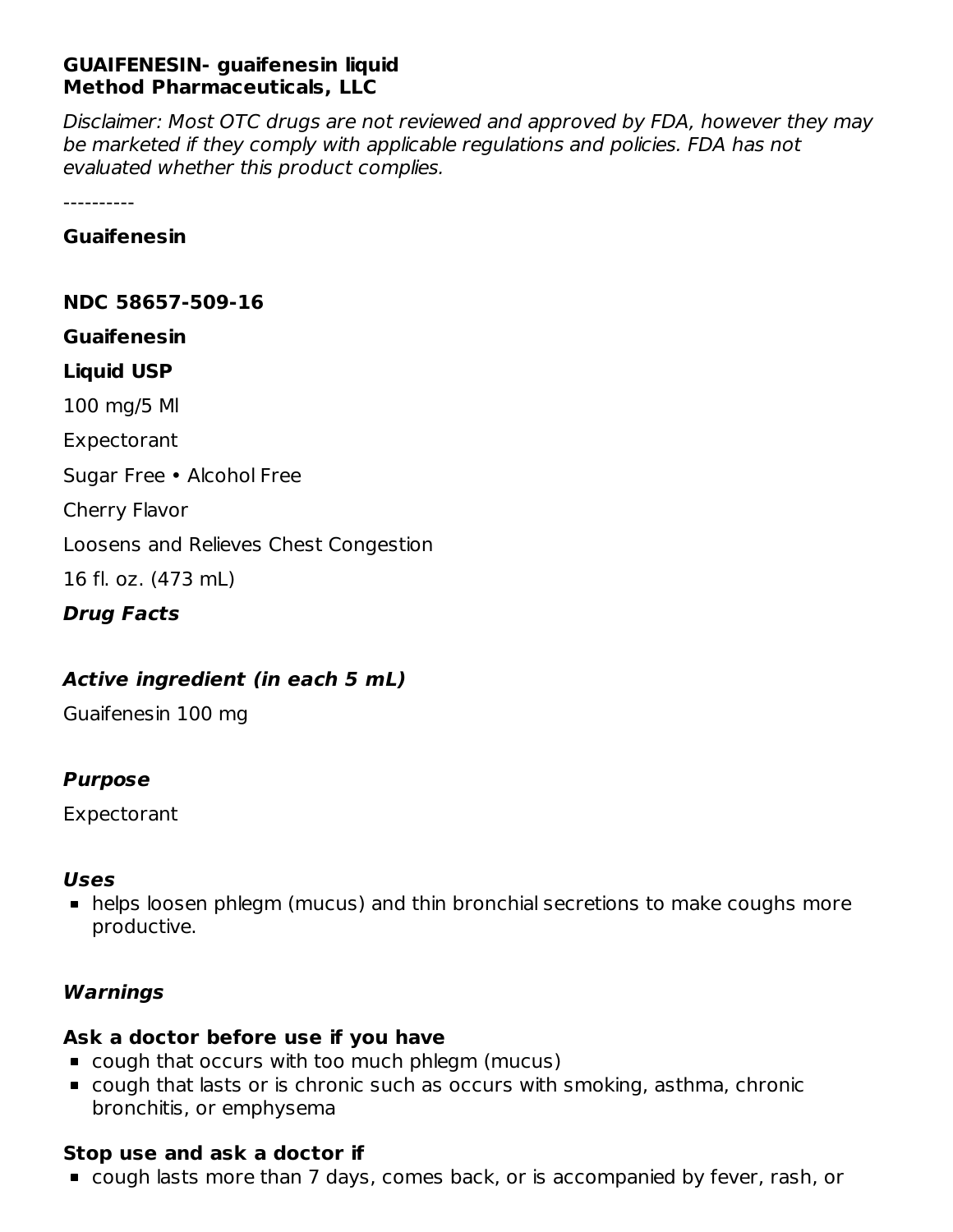persistent headache. These could be signs of a serious condition.

# **If pregnant or breast-feeding,**

ask a health professional before use.

# **Keep out of reach of children.**

In case of overdose, get medical help or contact a Poison Control Center right away.

# **Directions**

do not take more than 6 doses in any 24-hour period age dose adults and children 2 to 4 teaspoonfuls 12 years and over every 4 hours children 6 years to 1 to 2 teaspoonfuls under 12 years every 4 hours children 2 years to  $\frac{1}{2}$  to 1 teaspoonful under 6 years every 4 hours children under 2 years ask a doctor

# **Drug Facts** (continued)

# **Other information**

- Store at  $20^{\circ}$ -25°C (68°-77°F)
- packaged with tamper evident seal under cap

# **Inactive ingredients**

Bitter Mask, Cherry Flavor, Citric Acid, FD&C Red#40, Glycerin, Propylene Glycol, Purified Water, Sodium Benzoate, Sodium Citrate, Sodium Saccharin, Sorbitol Solution

# **Questions or Comments**

1-877-250-3427

Manufactured For: **Method Pharmaceuticals, LLC** Fort Worth, Texas 76118 Rev. 09/16

# **PRINCIPAL DISPLAY PANEL**

NDC 58657- 509- 16 Guaifenesin Liquid USP 100 mg/ 5 mL **Expectorant** 16 fl. oz. (473 mL)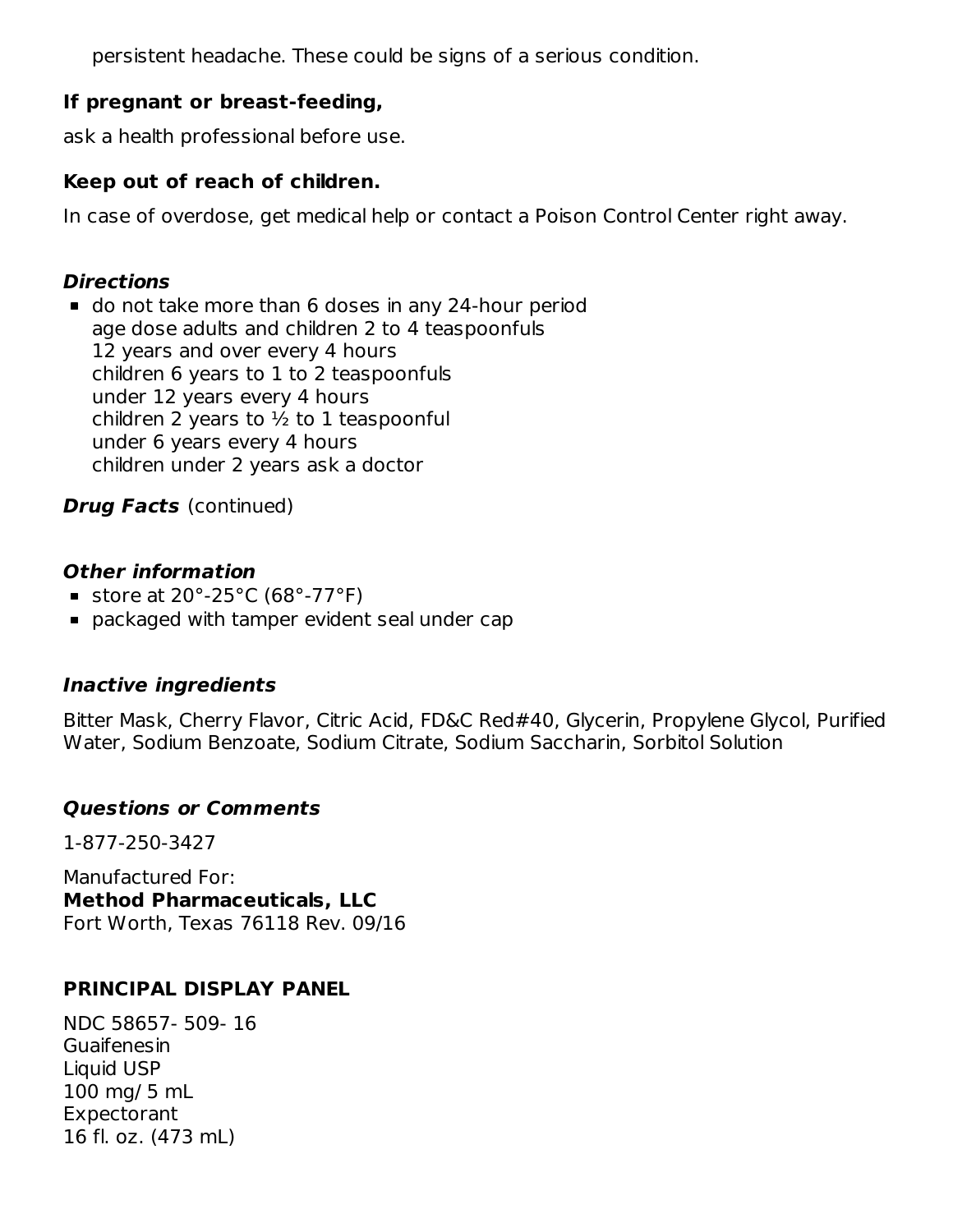| <b>Drug Facts</b><br>Active ingredient (in each 5 mL)<br>Purpose<br>Expectorant<br>Uses<br>helps loosen phiegm (mucus) and thin bronchial<br>secretions to make coughs more productive.<br>Warnings<br>Ask a doctor before use if you have<br>· cough that occurs with too much phisgm (mucus)<br>* cough that lasts or is chronic such as occurs with<br>smoking, asthma, chronic brenchitis, or emphysema. |                                      | <b>METHOD</b><br>NDC 58657-509-16                 | Drug Facts (continued)<br>Other information<br># store at 20°-25°C (68°-77°F)<br>packaged with tamper evident seal under cap-<br>Inactive ingredients<br>Bitter Mask, Cherry Flavor, Citric Acid, FD&C Red#40,<br>Glycerin, Propylene Glycol, Purified Water, Sodium<br>Bergoste, Sodium Citrate, Sedium Saccharin, Sorbitol<br>Solution<br>Questions or Comments<br>-877-250-3427 |  |  |
|--------------------------------------------------------------------------------------------------------------------------------------------------------------------------------------------------------------------------------------------------------------------------------------------------------------------------------------------------------------------------------------------------------------|--------------------------------------|---------------------------------------------------|------------------------------------------------------------------------------------------------------------------------------------------------------------------------------------------------------------------------------------------------------------------------------------------------------------------------------------------------------------------------------------|--|--|
|                                                                                                                                                                                                                                                                                                                                                                                                              |                                      | <b>Guaifenesin</b>                                |                                                                                                                                                                                                                                                                                                                                                                                    |  |  |
|                                                                                                                                                                                                                                                                                                                                                                                                              |                                      | <b>Liquid USP</b>                                 |                                                                                                                                                                                                                                                                                                                                                                                    |  |  |
| Stop use and ask a doctor if<br>cough lasts more than 7 days, comes back, or is<br>accompanied by fever, rash, or persistent headache.<br>These could be signs of a serious condition.                                                                                                                                                                                                                       |                                      | 100 mg/5 mL                                       | Manufactured For:<br><b>Method Pharmaceuticals, LLC</b><br>Fort Worth, Texas 76118<br>Rev. 09/16                                                                                                                                                                                                                                                                                   |  |  |
| If pregnant or breast-feeding, ask a health professional<br>before use. Keep out of reach of children, in case of<br>overdose, get medical help or contact a Poison Control<br>Center right away.                                                                                                                                                                                                            |                                      | <b>Expectorant</b>                                |                                                                                                                                                                                                                                                                                                                                                                                    |  |  |
| <b>Directions</b><br>o do not take more than 6 doses in any 24-hour period                                                                                                                                                                                                                                                                                                                                   | doss                                 | Sugar Free . Alcohol Free<br><b>Cherry Flavor</b> |                                                                                                                                                                                                                                                                                                                                                                                    |  |  |
| age<br>adults and children<br>12 years and over                                                                                                                                                                                                                                                                                                                                                              | 2 to 4 teaspoonfuls<br>every 4 hours |                                                   |                                                                                                                                                                                                                                                                                                                                                                                    |  |  |
| children 6 years to<br>under 12 years                                                                                                                                                                                                                                                                                                                                                                        | 1 to 2 teaspoonfuls<br>every 4 hours | Loosens and<br><b>Relieves Chest Congestion</b>   |                                                                                                                                                                                                                                                                                                                                                                                    |  |  |
| children 2 years to<br>under 6 years                                                                                                                                                                                                                                                                                                                                                                         | 16 to 1 beaspoonful<br>every 4 hours |                                                   |                                                                                                                                                                                                                                                                                                                                                                                    |  |  |
| children under 2 years                                                                                                                                                                                                                                                                                                                                                                                       | ask a doctor                         | 16 fl. oz. (473 mL)                               | Lot<br>Exp.:                                                                                                                                                                                                                                                                                                                                                                       |  |  |

| <b>GUAIFENESIN</b><br>guaifenesin liquid                                             |                        |                           |  |  |                 |
|--------------------------------------------------------------------------------------|------------------------|---------------------------|--|--|-----------------|
|                                                                                      |                        |                           |  |  |                 |
| <b>Product Information</b>                                                           |                        |                           |  |  |                 |
| <b>Product Type</b>                                                                  | <b>HUMAN OTC DRUG</b>  | <b>Item Code (Source)</b> |  |  | NDC:58657-509   |
| <b>Route of Administration</b>                                                       | ORAL                   |                           |  |  |                 |
|                                                                                      |                        |                           |  |  |                 |
|                                                                                      |                        |                           |  |  |                 |
| <b>Active Ingredient/Active Moiety</b>                                               |                        |                           |  |  |                 |
| <b>Ingredient Name</b><br><b>Basis of Strength</b>                                   |                        |                           |  |  | <b>Strength</b> |
| GUAIFENESIN (UNII: 495W7451VQ) (GUAIFENESIN - UNII:495W7451VQ)<br><b>GUAIFENESIN</b> |                        |                           |  |  | 100 mg in 5 mL  |
|                                                                                      |                        |                           |  |  |                 |
|                                                                                      |                        |                           |  |  |                 |
| <b>Inactive Ingredients</b>                                                          |                        |                           |  |  |                 |
|                                                                                      | <b>Ingredient Name</b> |                           |  |  | <b>Strength</b> |
| CITRIC ACID MONOHYDRATE (UNII: 2968PHW8QP)                                           |                        |                           |  |  |                 |
| FD&C RED NO. 40 (UNII: WZB9127XOA)                                                   |                        |                           |  |  |                 |
| <b>GLYCERIN (UNII: PDC6A3C0OX)</b>                                                   |                        |                           |  |  |                 |
| <b>PROPYLENE GLYCOL (UNII: 6DC9Q167V3)</b>                                           |                        |                           |  |  |                 |
| <b>WATER (UNII: 059QF0KO0R)</b>                                                      |                        |                           |  |  |                 |
| <b>SODIUM BENZOATE (UNII: OJ245FE5EU)</b>                                            |                        |                           |  |  |                 |
| <b>SODIUM CITRATE (UNII: 1Q73Q2JULR)</b>                                             |                        |                           |  |  |                 |
| <b>SACCHARIN SODIUM (UNII: SB8ZUX40TY)</b><br><b>SORBITOL (UNII: 506T60A25R)</b>     |                        |                           |  |  |                 |
|                                                                                      |                        |                           |  |  |                 |
|                                                                                      |                        |                           |  |  |                 |
|                                                                                      |                        |                           |  |  |                 |